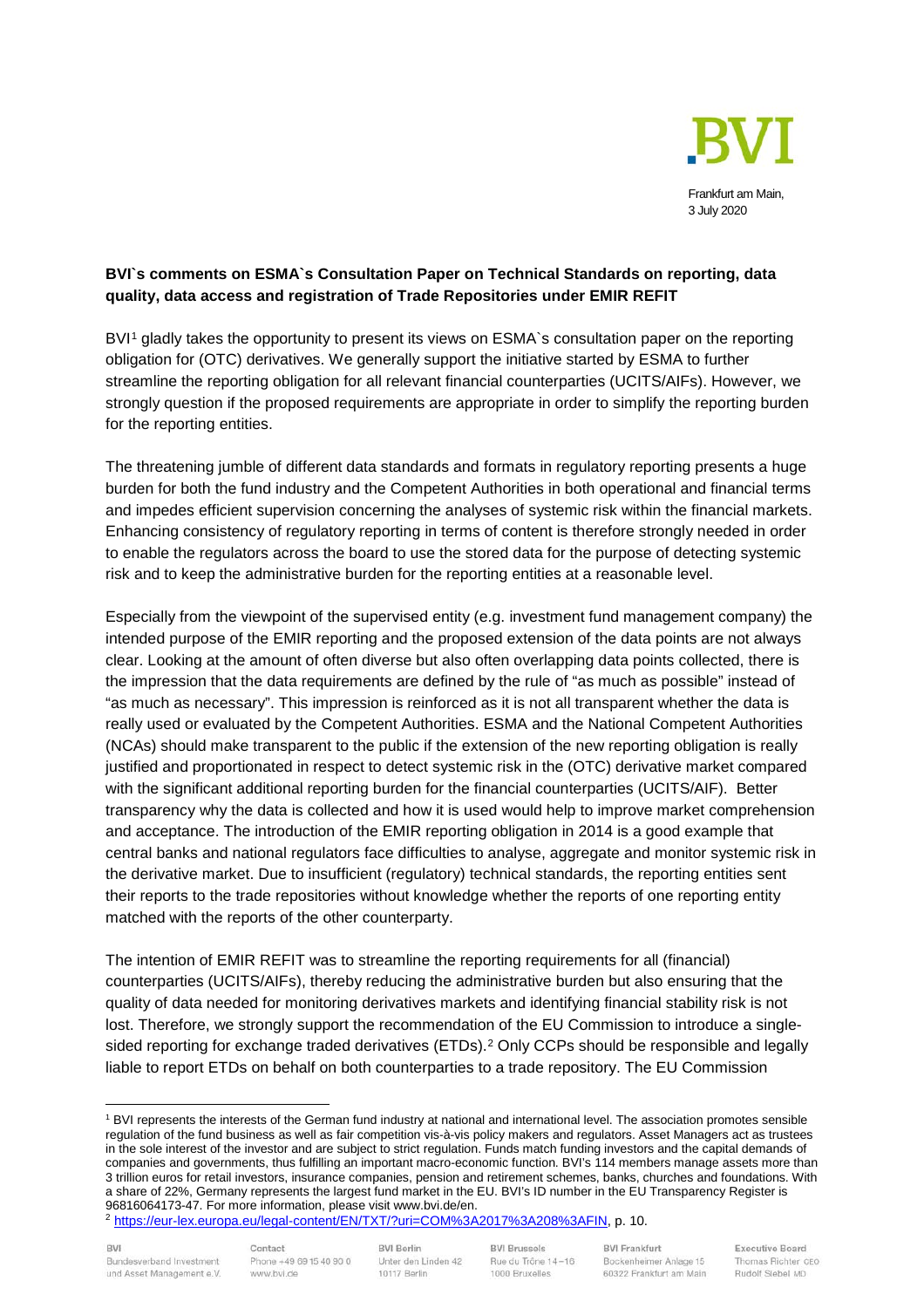

concluded that a single sided reporting of ETDs could greatly simplify the reporting burden without adversely impacting the transparency of the derivatives market. While CCPs will face a slightly higher burden, they are well equipped for this task and the overall reporting burden will decrease as the reporting requirement concerning ETDs will be eliminated for all other counterparties. However, in order to avoid a different reporting system within a regulation (single sided reporting for ETDs vs. doublesided reporting for OTC derivative contracts) we urged the EU Commission to introduce also a singlesided reporting for all OTC derivative contracts. Such a single-sided reporting, preferably by the sellside, could ease the reporting obligation both for all market participants and for the regulators when analysing the data.

Our members are of the view that the proposed draft will further enhance the reporting burden and the complexity for all financial counterparties which was not the intension of EMIR REFIT as suggested by the EU Commission. We strongly encourage ESMA to take into consideration the EU principle of proportionality when they finally assess the feedback obtained by the financial industry and submit the draft technical standards to the EU Commission for endorsement.

In the context of a global level, the European asset management industry is operating in an extremely competitive environment. EU fund providers are contending with their peers from non-EU jurisdictions for investment opportunities as well as for investors. This challenge remains virtually unrecognised in current EU (reporting) regulation which largely focuses on consumer protection and systemic risk. Neither the EU Commission nor the ESAs as representatives of the executive branch have a mandate to consider the competitiveness of the domestic industry as a factor in performing their duties. This has resulted in massive over-regulation in regulatory reporting for the European asset management industry which has to dedicate enormous resources to compliance with this regulation.

Other jurisdictions, such as the United States, also take investor protection and systemic resilience into account. However, they have complemented these legitimate political objectives with a third one: Fostering the global competitiveness of the domestic financial industry. In doing so, they give the relevant industries more financial leeway to invest more money in forward looking aspects of business such as artificial intelligence, big data and other technological developments, which in turn strengthens their competitiveness at the global level. We believe it is essential that the EU and the ESAs also enshrines this third objective in its regulatory (reporting) framework. In this context, the US-CFTC has installed a single-sided reporting party concept thereby alleviating significantly the reporting burden for the financial industry without negatively impacting the transparency of the whole derivatives market. Therefore, we encourage ESMA to also take into consideration the global competitiveness of the EU financial industry by reducing the regulatory reporting burden within the EU derivative market. In this respect, we propose an Hybrid Transaction Reporting Mechanism ("HTRM") concept or alternatively a closer alliance with the ANNA-DSB.

## • **Principle of proportionality**

According to Article 5 para 1 and 4 of The Treaty on European Union, the use of Union competences is governed by the principle of proportionality. Content and form of Union action shall not exceed what is necessary to achieve the objectives of the Treaties. For European institutions Protocol No 2 further clarifies the application of the principle of proportionality.

As set out in Protocol No 2, each institution shall ensure constant respect for the principles of subsidiarity and proportionality (Article 1 of Protocol 2). Draft legislative acts, which include proposals from the EU Commission (Article 3 of Protocol 2) shall take into account of the need for any burden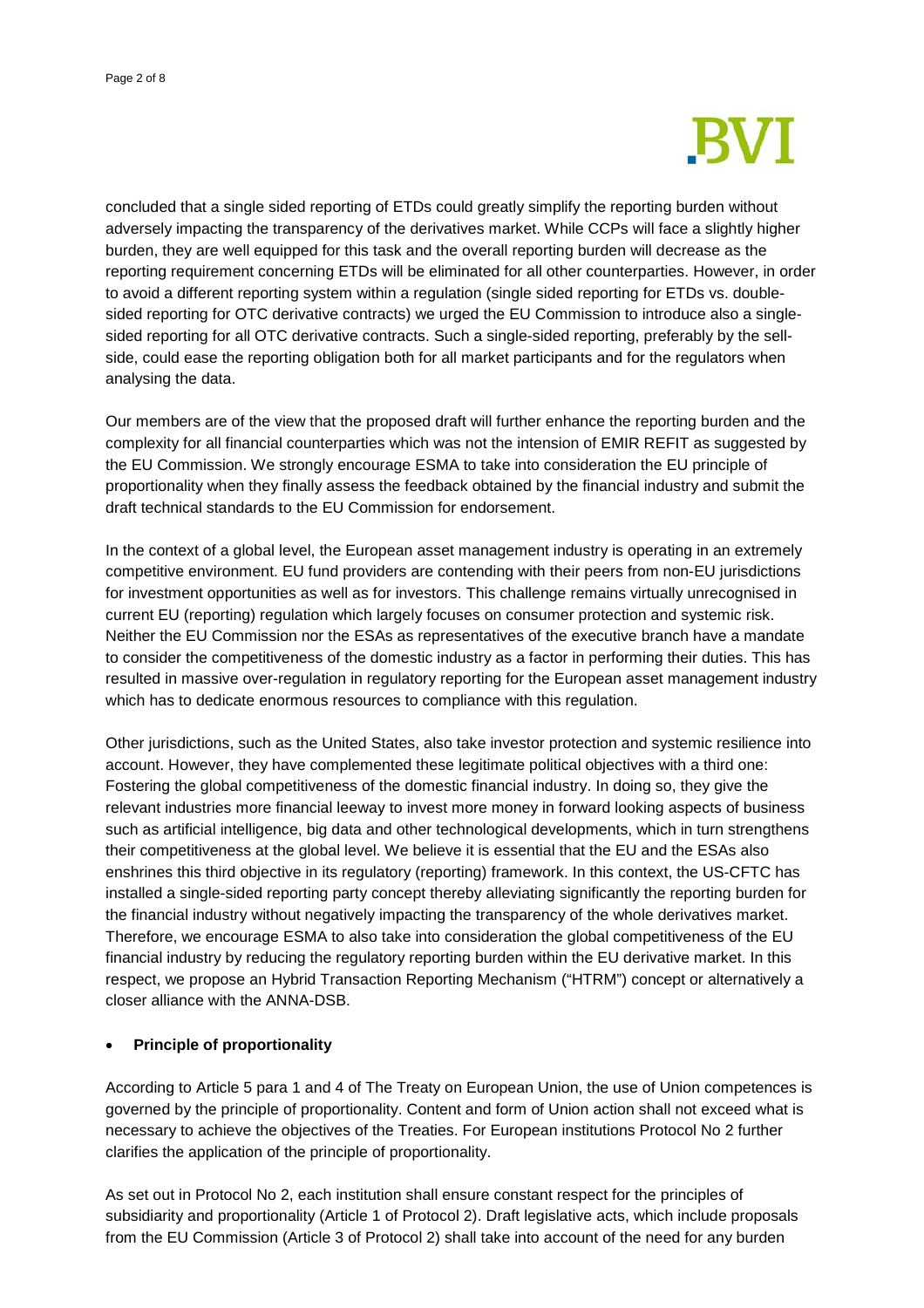

falling upon […] economic operators and citizens, to be minimised and commensurate with the objective to be achieved (Article 5 of Protocol 2).

Due to EMIR REFIT ESMA is mandated to develop implementing technical standards to be submitted to the EU Commission who will put in place the legislative process. As it is indisputable ESMA's draft has to comply with the principle of proportionality. ESMA's draft needs to consider all burden falling upon economic operators and citizens and commensurate with the objective to be achieved.

The below mentioned proposed Hybrid Transaction Reporting Mechanism ("HTRM") aims to reduce the intended burden on economic operators and citizens without conflicting with the objectives to be achieved with ESMA's draft implementing technical standard.

According to the reporting obligation for (OTC) derivative contracts, it is the overarching goal of EMIR (Level 1) to provide all relevant information on the risks inherent in the derivative markets to ESMA, the relevant Competent Authorities, the European Systemic Risk Board (ESRB) and the relevant Central Banks of the ESCB (Recital 41 of Regulation (EU) No 648/2012).

## • **Hybrid Transaction Reporting Mechanism ("HTRM")**

We would like to point out that references made to the principle of proportionality shall not put in question the validity and ESMA`s mandate to draft implementing technical standards according to EMIR REFIT. We believe that ESMA has carefully calibrated the draft considering also the complexity of this matter. As the level 1 text requires clearly a dual-sided reporting obligation for financial counterparties (UCITS/AIFs) It is not our aim to request a single-sided reporting by referring to a HTRM.

The principle of proportionality requires to consider a more hybrid transaction reporting mechanism. The overarching goal of EMIR has already been achieved. The intended update of the technical standards will further improve the data quality while harmonising also the data reporting fields. ESMA describes in margin note 265 of the CP with regards to data elements related to collateral, margins, and counterparty rating triggers:

*"ESMA proposed to keep this field in place. The current format provides sufficient information under a dual-sided reporting regime, but it is not compatible with information gathered under a single-sided regime. Therefore, in order to facilitate global aggregation of derivatives information, ESMA proposes, to extend the categories that need to be reported in this field in order to capture the collateralisation by both counterparties to the transaction."* 

If additional categories are reported by at least one of the financial counterparties (e.g. Sell-Side) it would provide ESMA and the National Competent Authorities with sufficient information. If the receiving information from one counterparty would be considered as sufficient by the Competent Authorities, then the data quality should be further improved for all reporting entities. Therefore, we suggest broadening the scope of this hybrid transaction reporting structure. Such a model would minimise the burden falling upon economic operators and citizens and would still commensurate with the objective to be achieved.

It is part of a business model of many credit institutions authorised in accordance with Directive 2006/48/EC ("Sell side") to become counterparty of (OTC) derivatives for clients from any other (financial) sector. It is usually the case that at least one of the counterparties is an authorised credit institution. This is the case for UCITS and AIF who are subject to restrictions regarding the variety of possible counterparties. As ESMA achieves the data quality goals also without obtaining the data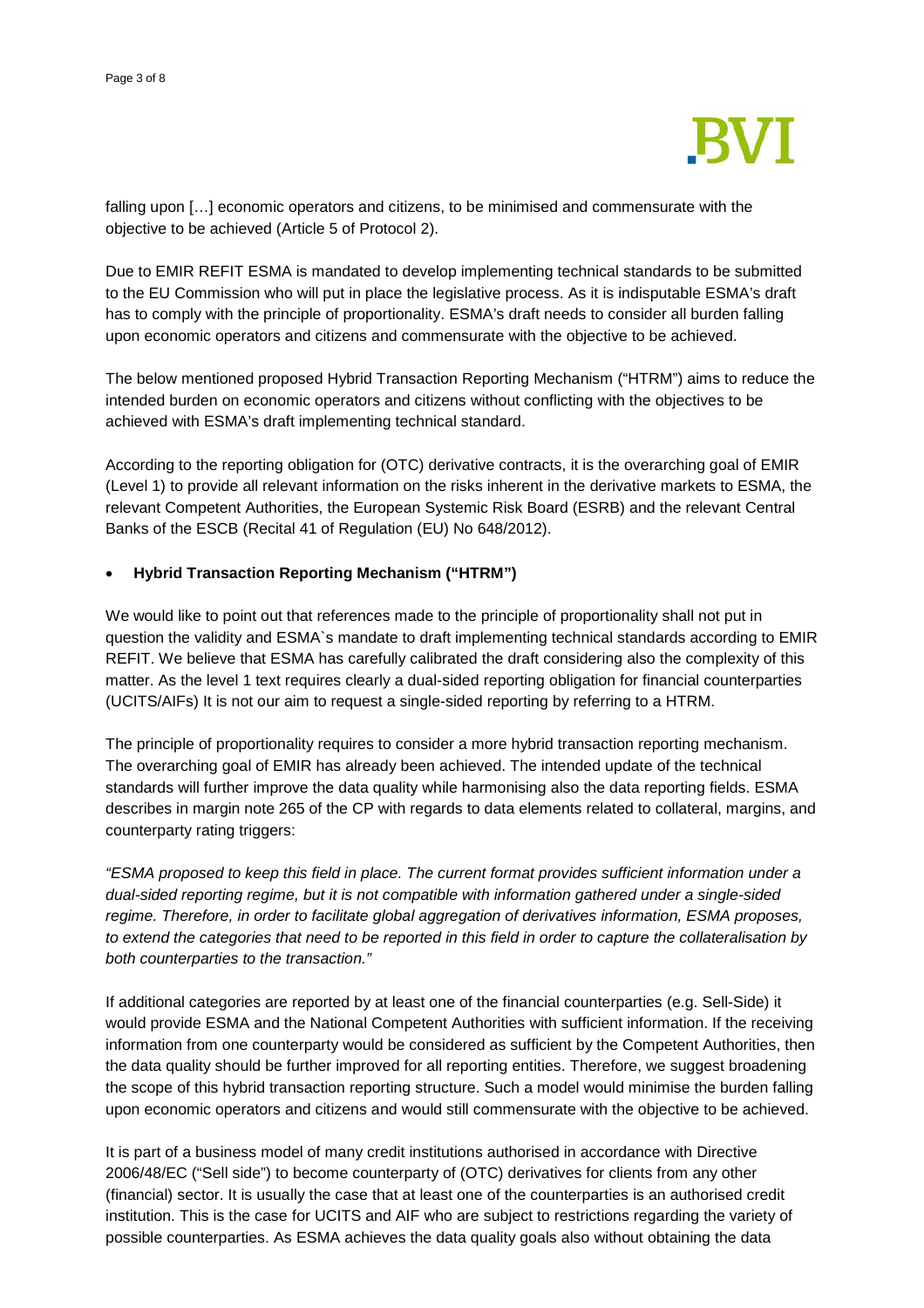

elements referred to recital 265 of the CP, ESMA should request such data points only from one of the counterparties, preferably the Sell-Side.

Reporting entities (e.g. UCITS/AIFs) cannot assess which data fields are required by ESMA and NCAs from both parties in order to enhance the data quality and to harmonise OTC derivatives data elements reported. According to Article 5 para 2 of Protocol 2, any draft legislative act should contain a detailed statement making it possible to appraise compliance with the principles of subsidiarity and proportionality. Therefore, ESMA should assess which further data points could be made subject to the HTRM to minimise the burden falling upon economic operators and citizens and would still commensurate with the objective to be achieved.

### • **Closer alliance of ANNA-DSB as an alternative to HTRM**

In order to achieve the objective of the EU principle of proportionality within the EMIR reporting obligation an alternative could be to further deepen a closer involvement with the ANNA-DSB.

Credit institutions authorised in accordance with Directive 2006/48/EC that typically act as the derivative product provider in the (OTC) derivatives market could be obliged to provide all required ESMA reference data fields to ANNA-DSB when they would like to use (OTC) ISIN for all derivative products subject to the EMIR reporting obligation. This requirement should not be restricted to TOTV-ISINs according to MiFIR. At the same time ESMA, NCAs and TRs need to be required to obtain such data only from ANNA-DSB going forward. Thereafter they need to enrich the individual transaction messages themselves as needed.

ESMA should not have any political issues with ANNA-DSB as central reference data base for derivative instruments. The EU/ESMA had been instrumental in the set-up of ANNA-DSB and are following the FSB approval of ANNA-DSB as global UPI provider. Global regulatory community acceptance is given. With such a solution the size and complexity of the existing EMIR transaction reports from counterparties to the trade repositories could be reduced to a minimum. Reporting would be more efficient and secure. Duplication of databases and data reconciliation efforts along the reporting chain could be avoided if ANNA-DSB is appointed as the golden source of issuer supplied derivative instrument reference and necessary flow data for all EMIR transaction reporting.

We would like to make the following specific comments:

**Q8. Which errors or omissions in reporting should, in your view, be notified to the competent authorities? Do you see any major challenges with such notifications to be provided to the competent authorities? If yes, please clarify your concerns.**

We do not agree with the proposal that counterparties should notify the NCAs if they experience a problem (e.g. IT incidence) that prevents them from submitting the reports to the TRs. NCAs have access to the relevant TR reporting data which can be used to detect systemic risk within the derivative market. Under EMIR, ESMA has direct responsibilities regarding the registration, supervision and recognition of TRs. Therefore, ESMA is well equipped to detect any shortcomings in the reporting to TRs.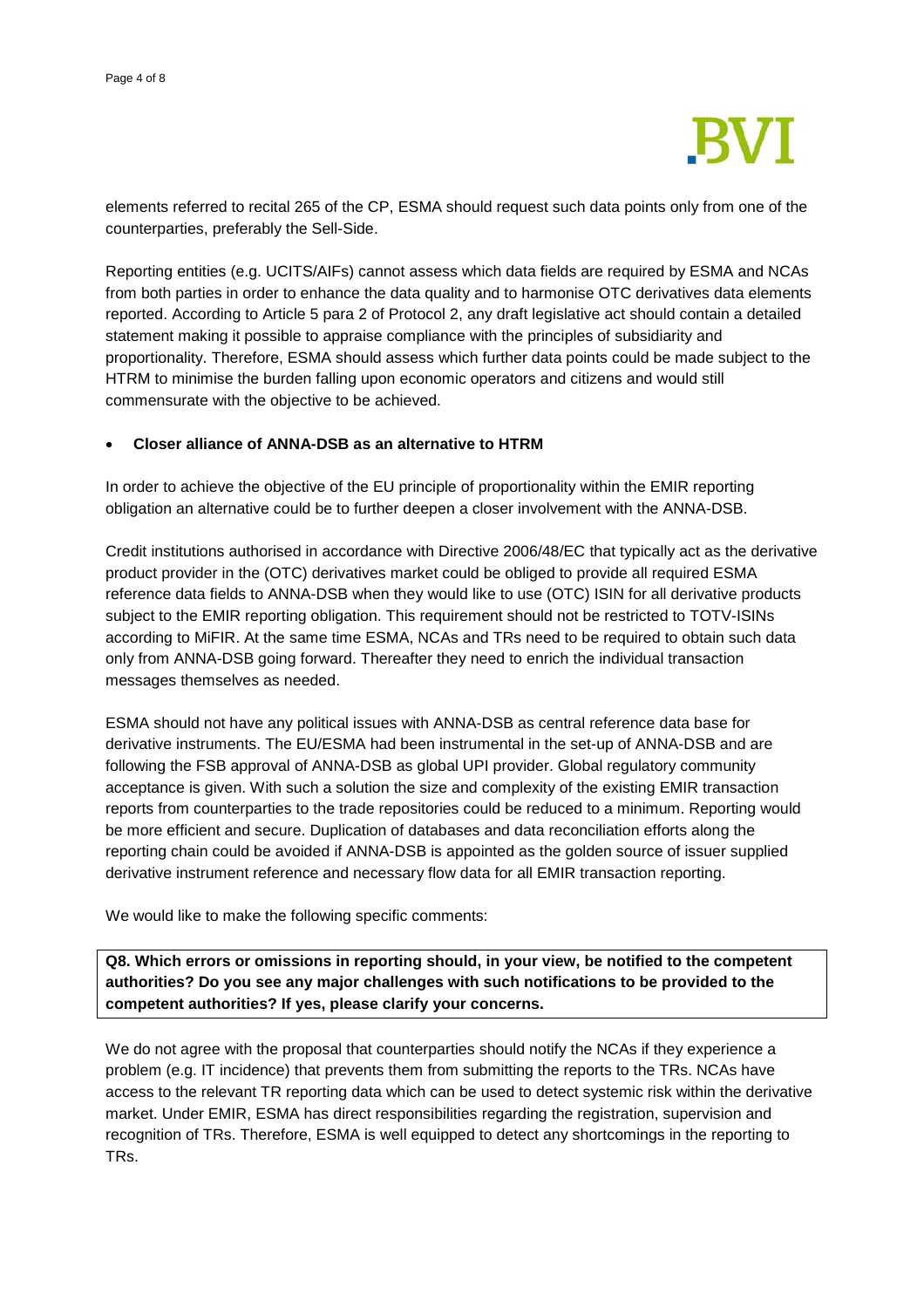

**Q11. Do you agree with the proposed technical format, ISO 20022, as the format for reporting? If not, what other reporting format would you propose and what would be the benefits of the alternative approach?**

**Q12. Do you foresee any difficulties related to reporting using an ISO 20022 technical format that uses XML? If yes, please elaborate.**

We strongly agree with the proposal to use ISO 20022 as the technical format for the updated EMIR reporting as it is already foreseen for the SFTR reporting obligation. We are a strong proponent of use of ISO standards along the whole value chain of the financial industry. We believe that the ISO structure/organisation at least with some nudging by the regulators across the globe is able to create a successful story also for derivative instrument identification and classification and regulatory reporting in the same way as FSB was able to create a global solution for entity identification with the LEI leading to an ISO standard.

We believe that the priority must be on pushing the only universally accepted and government supported industry standard setting system, the UN approved ISO system. The control over the data, and thereby the underlying markets, based on a system of various commercial interests and royalty creation on data which is maintained by the incumbent market participants with the help of proprietary standards is not acceptable going forward if we really want to enable a neutral aggregation of data and thereby support the control of systemic risk within the derivative market.

**Q13. Do you expect difficulties with the proposed allocation of responsibility for generating the UTI?**

No, we agree with the UTI framework as suggested by ESMA.

**Q21. Do you support including more specific rules provision on the timing of the UTI generation? If so, do you prefer a fixed deadline or a timeframe depending on the time of conclusion of the derivative? In either case, please specify what would be in your view the optimal deadline/timeframe. Please elaborate on the reasons why in your response.**

We do not support more regulatory (specific) rules on the timing for the UTI generation (e.g. a fixed deadline). A specific deadline or a timeframe to submit the UTI should be left to the discretion to the reporting entities as they have already put in place procedures to exchange UTIs within the reporting deadline to T+1.

**Q24. Do you have any comments concerning the use of ISINs as product identifiers under EMIR for the derivatives that are admitted to trading or traded on a trading venue or a systematic internaliser?**

**Q25. Do you have any comments concerning the use of UPIs as product identifiers under EMIR? Should in your view UPI be used to identify all derivatives or only those that are not identified with ISIN under MiFIR?** 

We strongly agree with the proposal to use the UPI as a product identifier under EMIR. We are a strong proponent of the use of ISO standards (e.g. ISIN, CFI, LEI) along the whole value chain of the financial industry. We believe that the ISO structure/organisation - at least with some nudging by the regulators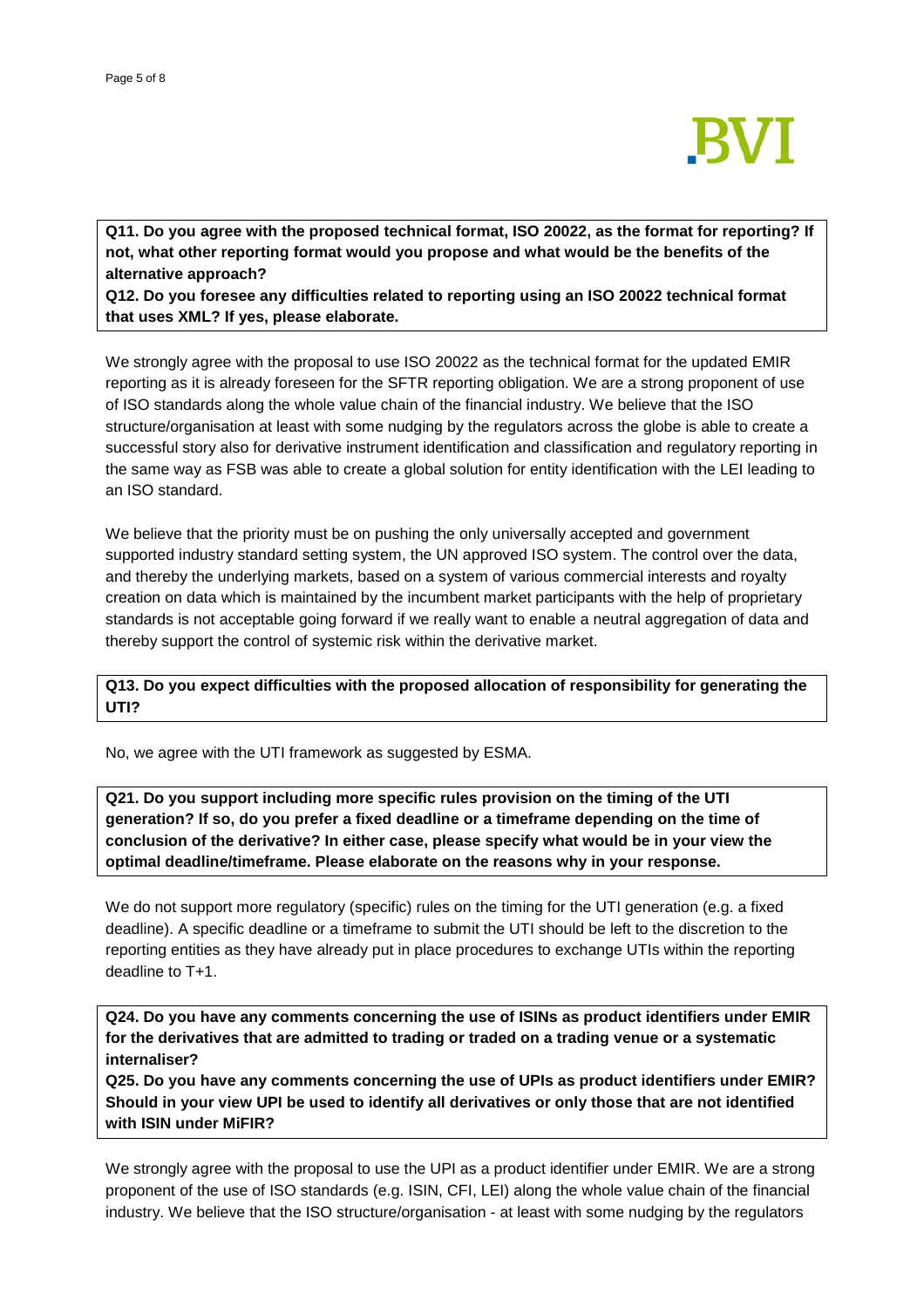

across the globe - is able to create a successful story for derivative product identification by UPI in the same way as ISO was able to create a global solution for entity identification with the LEI.

The ISO standard governance offers a readily available global solution with standards and an infrastructure in place which is acceptable to both the regulators and industry. From a buy-side point of view the pre-trade availability of a globally agreed standardised set of reference data attached to an ISIN combined with a UPI which in turn enables (in a first phase) automation of regulatory reporting as well as (in a second phase) trading, clearing, settlement and collateral management would be a huge step forward for the (OTC) derivative markets.

**Q26 Do you agree with the assessment of the advantages and disadvantages of the supplementary reporting of some reference data? Are there any other aspects that should be considered?**

In the concept of the advantage and disadvantage of reporting of reference data, we would like to point out that references made to the principle of proportionality shall not put in question the validity and ESMA`s mandate to draft implementing technical standards according to EMIR REFIT. We believe that ESMA has carefully calibrated the draft considering also the complexity of this matter. As the level 1 text requires clearly a dual-sided reporting obligation for financial counterparties (UCITS/AIFs). It is not our aim to request a single-sided reporting by referring to a HTRM.

The principle of proportionality requires to consider a more hybrid transaction reporting mechanism. The overarching goal of EMIR has already been achieved. The intended update of the technical standards will further improve the data quality while harmonising also the data reporting fields. ESMA describes in margin note 265 of the CP with regards to data elements related to collateral, margins, and counterparty rating triggers:

*"ESMA proposed to keep this field in place. The current format provides sufficient information under a dual-sided reporting regime, but it is not compatible with information gathered under a single-sided regime. Therefore, in order to facilitate global aggregation of derivatives information, ESMA proposes, to extend the categories that need to be reported in this field in order to capture the collateralisation by both counterparties to the transaction."* 

If additional categories are reported by at least one of the financial counterparties (e.g. Sell-Side) it would provide ESMA and the National Competent Authorities with sufficient information. If the receiving information from one counterparty would be considered as sufficient by the Competent Authorities, then the data quality should be further improved for all reporting entities. Therefore, we suggest broadening the scope of this hybrid transaction reporting structure. Such a model would minimise the burden falling upon economic operators and citizens and would still commensurate with the objective to be achieved.

It is part of a business model of many credit institutions authorised in accordance with Directive 2006/48/EC ("Sell side") to become counterparty of (OTC) derivatives for clients from any other (financial) sector. It is usually the case that at least one of the counterparties is an authorised credit institution. This is the case for UCITS and AIF who are subject to restrictions regarding the variety of possible counterparties. As ESMA achieves the data quality goals also without obtaining the data elements referred to recital 265 of the CP, ESMA should request such data points only from one of the counterparties, preferably the Sell-Side.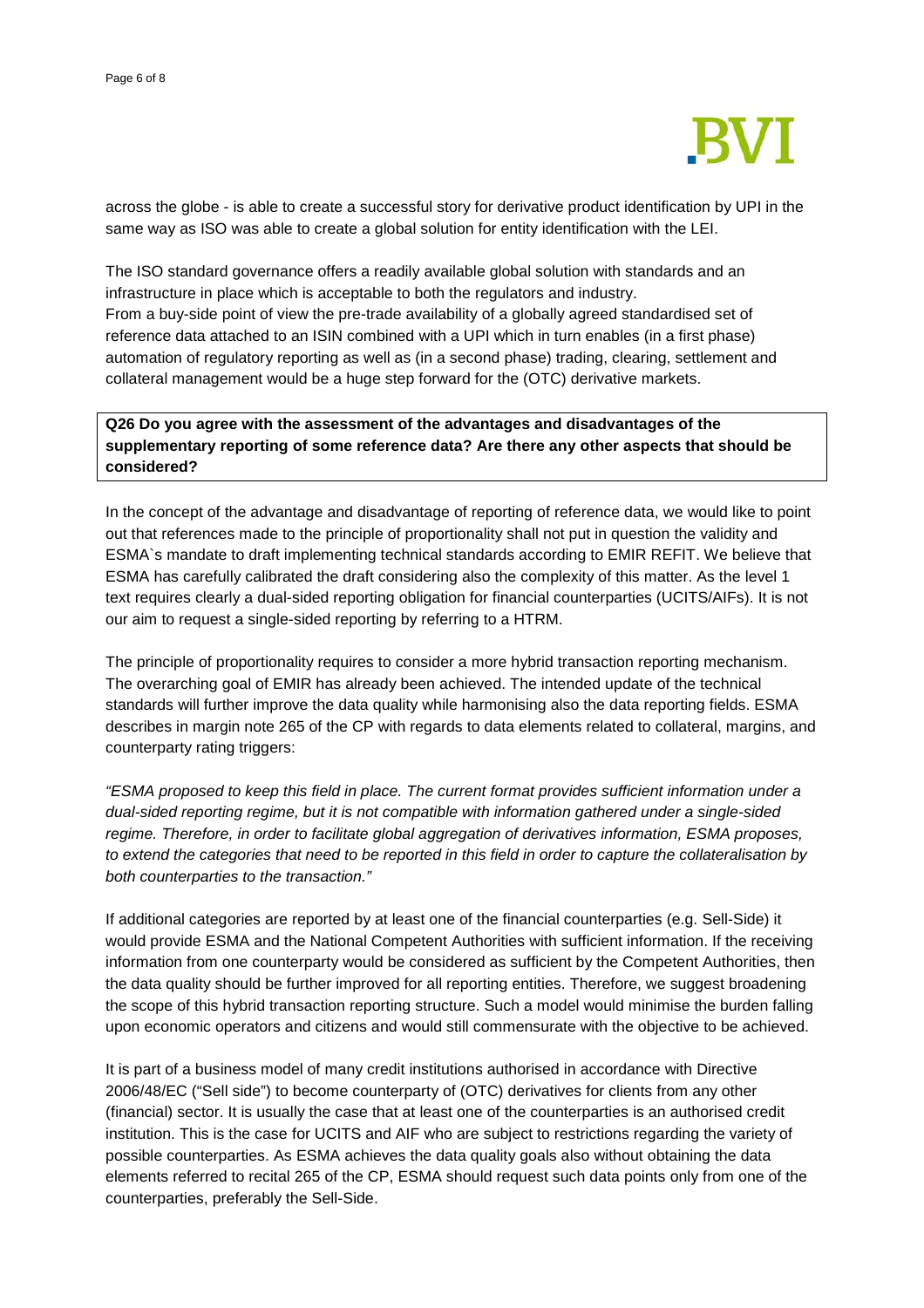

Reporting entities (e.g. UCITS/AIFs) cannot assess which data fields are required by ESMA and NCAs from both parties in order to enhance the data quality and to harmonise OTC derivatives data elements reported. According to Article 5 para 2 of Protocol 2, any draft legislative act should contain a detailed statement making it possible to appraise compliance with the principles of subsidiarity and proportionality. Therefore, ESMA should assess which further data points could be made subject to the HTRM to minimise the burden falling upon economic operators and citizens and would still commensurate with the objective to be achieved.

## • **Closer alliance of ANNA-DSB as an alternative to HTRM**

In order to achieve the objective of the EU principle of proportionality within the EMIR reporting obligation an alternative could be to further deepen a closer involvement with the ANNA-DSB.

Credit institutions authorised in accordance with Directive 2006/48/EC that typically act as the derivative product provider in the (OTC) derivatives market could be obliged to provide all required ESMA reference data fields to ANNA-DSB when they would like to use (OTC) ISIN for all derivative products subject to the EMIR reporting obligation. This requirement should not be restricted to TOTV-ISINs according to MiFIR. At the same time ESMA, NCAs and TRs need to be required to obtain such data only from ANNA-DSB going forward. Thereafter they need to enrich the individual transaction messages themselves as needed.

ESMA should not have any political issues with ANNA-DSB as central reference data base for derivative instruments. The EU/ESMA had been instrumental in the set-up of ANNA-DSB and are following the FSB approval of ANNA-DSB as global UPI provider. Also, global regulatory community acceptance is given. With such a solution the size and complexity of the existing EMIR transaction reports from counterparties to the trade repositories could be reduced to a minimum. Reporting would be more efficient and secure. Duplication of databases and data reconciliation efforts along the reporting chain could be avoided if ANNA-DSB is appointed as the golden source of issuer supplied derivative instrument reference and necessary flow data for all EMIR transaction reporting.

**Q102. Do you agree with the proposed framework for verification of data submission? Please detail the reasons for your response.**

We agree with the proposed framework for the verification of data submission which is based on ISO 20022.

**Q106. Are there any other aspects that should be considered with regards to the scope and start of the reconciliation process? Please detail the reasons for your response.**

We agree with the updated reconciliation process.

**Q117. Do you agree with the proposed framework for rejection responses? Please detail the reasons for your response.**

We agree generally with the proposed framework for the rejection responses based on ISO 20022.